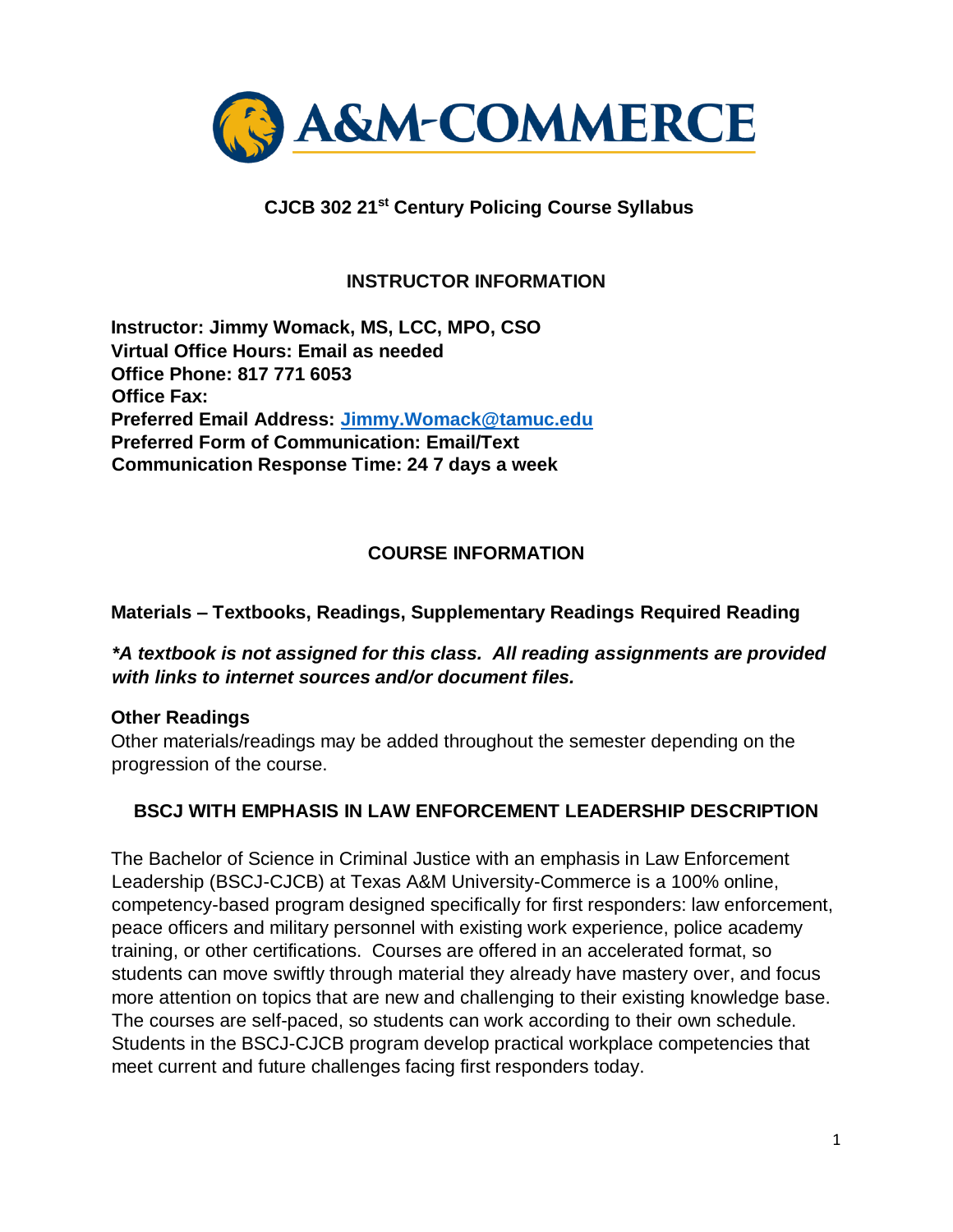# **[COURSE DESCRIPTION](http://catalog.tamuc.edu/undergrad/colleges-and-departments/college-of-innovation-design/baas-organizational-leadership/?_ga=2.81546143.928332977.1616426723-584154711.1595512675)**

This course examines the many difficult decisions that criminal justice professionals and agencies make in an environment of competing interests. The decision making of criminal justice professionals is often impacted by their internal as well as external forces. Emphasis is placed on addressing issues and concerns of our justice process in personal, agencies, social, and criminal justice contexts.

# **Course Objectives**

- 1. Introduce students to the study of the history of policing to allow a better understanding the service to society.
- 2. How policing has changed (Warrior vs. Gaudian).
- 3. Policies and practices.
- 4. Technology and Crime.
- 5. Training
- 6. Safety
- 7. Implementation

# **STUDENT LEARNING OUTCOMES**

- 1. Demonstrate an understanding of the differences in policing practices.
- 2. Differentiate between the various policing models.
- 3. Identify the origins crime fighting.
- 4. Demonstrate an understanding of the policing profession over time.

# **REGULAR AND SUBSTANTIVE COURSE INTERACTION**

As a general guide, students enrolled in a three semester hour course should spend one hour engaged in instructional activities and two to three hours on out-of-class work per week in a traditional semester. Students are expected to double this effort of engagement given that this course is being delivered in a seven-week term. Educational activities in this course are designed to ensure regular and substantive interaction between students and faculty to ensure that students are able to demonstrate competency.

# **COURSE REQUIREMENTS**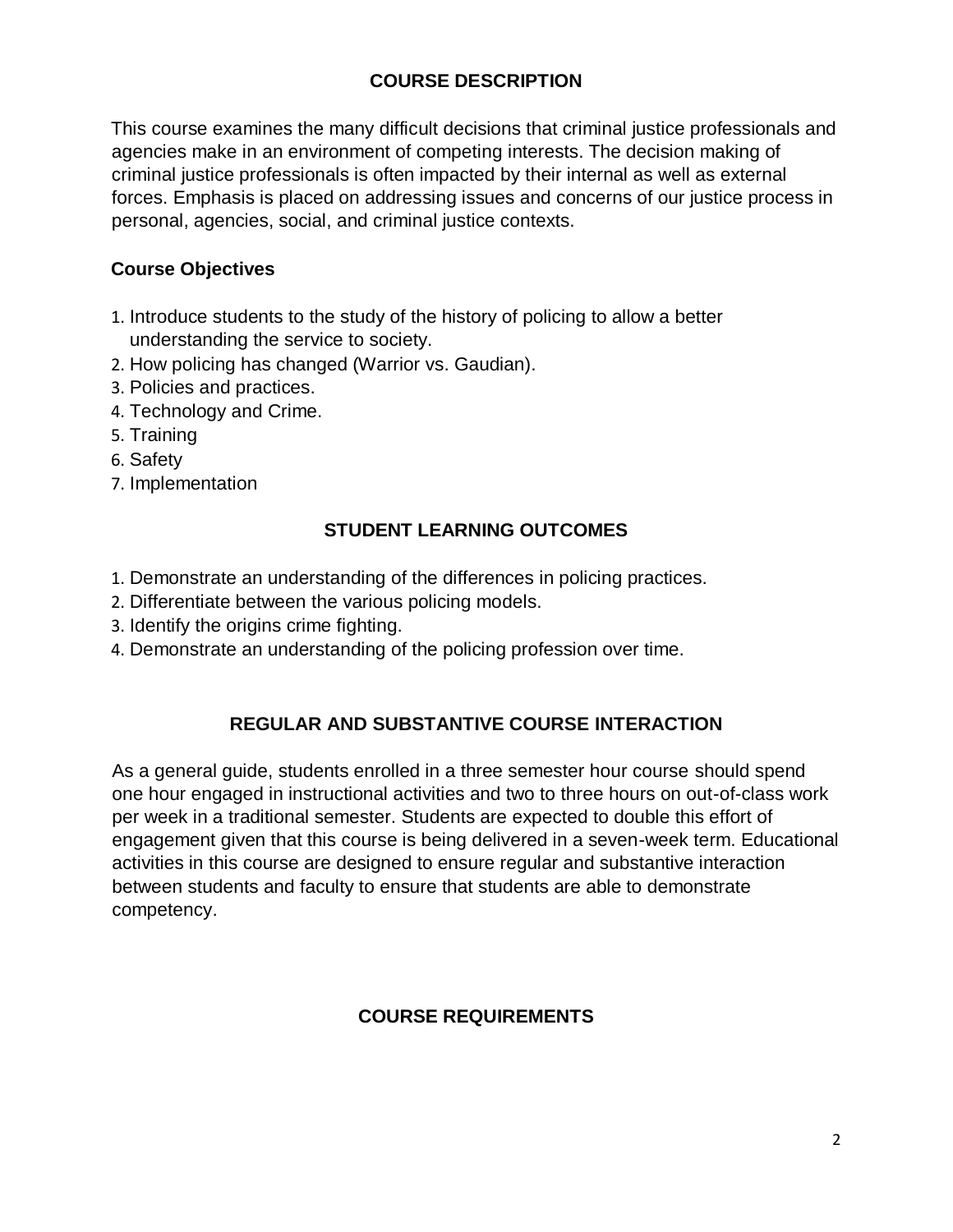# **Minimal Technical Skills Needed**

Students will need a reliable computer and internet access for this course. Specific capabilities of the computer are discussed later in the syllabus. Students are required to demonstrate proficiency in myLeo navigation in order to participate in this course. Fluency in programs like Microsoft Word, PowerPoint and Excel may further contribute to student success in this course.

**Instructional Methods:** This course is 100% online. As such, communication and assignment submission is all done electronically. Power points, resources, assignments and tests are all located within the online course.

#### **Student Responsibilities or Tips for Success in the Course:**

Students are encouraged to thoroughly read all assignments and view relevant videos as directed. Critical thinking exercises will help students with practical application of the concepts presented, and students are encouraged to read through them after completing each module.

Students are encouraged to e-mail the professor as they encounter concepts that after reading and utilizing course resources (supplemental documents, YouTube videos, etc.), still do not understand.

# **GRADING**

Assignments for this course will be scored using a points system. Below is an explanation of how each assignment type will be scored.

| <b>Assignment Type</b> | <b>Point Value</b> |
|------------------------|--------------------|
| <b>Final Project</b>   | 100                |
| <b>Post Test</b>       | 100                |
| Total points           | 200                |

# **Final Grade Calculation**

The final grade will be assigned by taking the average posttest and the grade of the project.

Final grades in this course will be based on the following scale:

 $A = 90\% - 100\%$  B  $= 80\% - 89\%$  $F = 79%$  or Below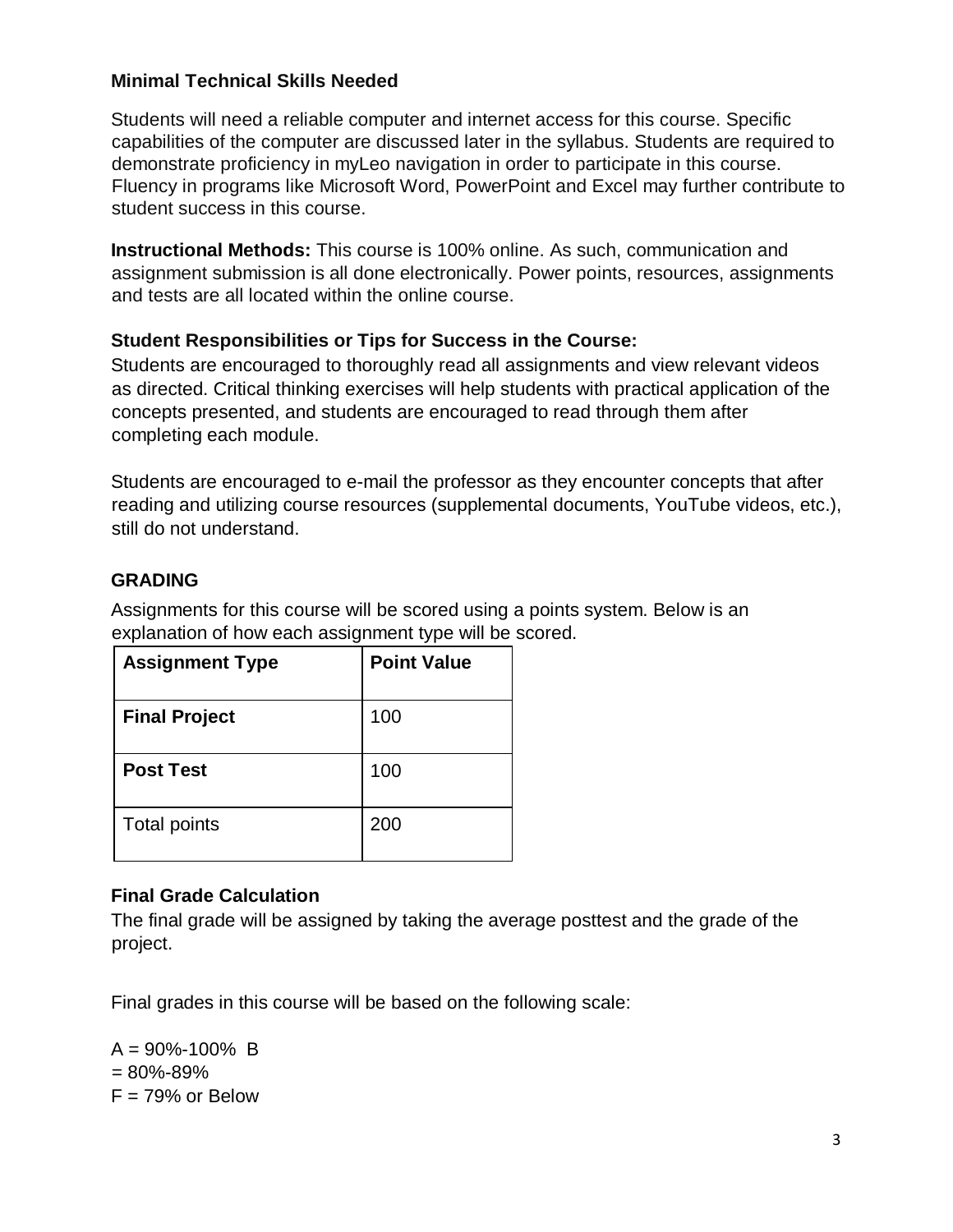\*Students are required to achieve and 80% or higher on a posttest in each competency and on the project in order to pass the course. Final Project Rubric

| Learning<br><b>Outcomes</b>                                                                                                                      | <b>Exceptional</b><br>$16 - 20$<br>points                                                                                                       | Average<br>$6 - 12$ points                                                                                                                           | Developing 0<br>$-9$ points                                                                                                               |  |
|--------------------------------------------------------------------------------------------------------------------------------------------------|-------------------------------------------------------------------------------------------------------------------------------------------------|------------------------------------------------------------------------------------------------------------------------------------------------------|-------------------------------------------------------------------------------------------------------------------------------------------|--|
| Provides<br>overview of law<br>enforcement<br>agency including<br>relevant<br>demographics &<br>statistics                                       | Student thoroughly paints<br>clear picture of agency<br>supported with official data<br>& statistics                                            | <b>Student provides</b><br>overview but could<br>have been more<br>concise or clear.<br>Supporting<br>statistics are<br>incomplete.                  | Student does not<br>provide enough<br>details to describe or<br>document agency.<br>Additional<br>documentation<br>seriously lacking.     |  |
| Strengths for<br>each of the six<br>pillars are<br>identified with<br>discussion of<br>how these affect<br>the legitimacy of<br>the organization | <b>Student addresses</b><br>strengths for each of the 6<br>pillars and thoroughly<br>discusses the implications<br>of these                     | <b>Student</b><br>addresses at least<br>4 of the 6 pillars<br>and/or fails to<br>thoroughly<br>discuss<br>implications                               | <b>Student addresses</b><br>fewer than 4 strengths<br>of each pillar and/or<br>does not discuss<br>implications clearly or<br>thoroughly  |  |
| Weaknesses of<br>each of the six<br>pillars are<br>identified with<br>discussion of<br>how these affect<br>the legitimacy of<br>the organization | <b>Student addresses</b><br>weaknesses for each of<br>the 6 pillars and<br>thoroughly discusses the<br>implications of these                    | <b>Student addresses</b><br>weaknesses for at<br>least 4 of the 6<br>pillars and/or fails<br>to thoroughly<br>discuss<br>implications                | <b>Student addresses</b><br>fewer than 4<br>weaknesses of each<br>pillar and/or does not<br>discuss implications<br>clearly or thoroughly |  |
| New policy or<br>program<br>proposed that<br>addresses<br>strengths and<br>weaknesses of<br>organization                                         | Student displays<br>creativity and innovation<br>in proposing new policy.<br>Thorough discussion<br>addresses both strengths<br>and weaknesses. | <b>Student proposes</b><br>new policy but<br>does not<br>thoroughly or<br>clearly link<br>discussion to<br>improving<br>organizational<br>weaknesses | New policy is<br>incomplete, imprecise<br>or underdeveloped.<br>Lack of thorough<br>discussion to improve<br>organizational<br>weaknesses |  |
|                                                                                                                                                  | <b>Overall Score</b>                                                                                                                            |                                                                                                                                                      |                                                                                                                                           |  |
| <b>Faculty</b><br><b>Evaluation</b><br>(Circle one):                                                                                             | <b>Proficient (80 or more</b><br>points, threshold is 80%)                                                                                      | Average<br>(between 70 and<br>79 points)                                                                                                             | <b>Developing (less</b><br>than 70 points)                                                                                                |  |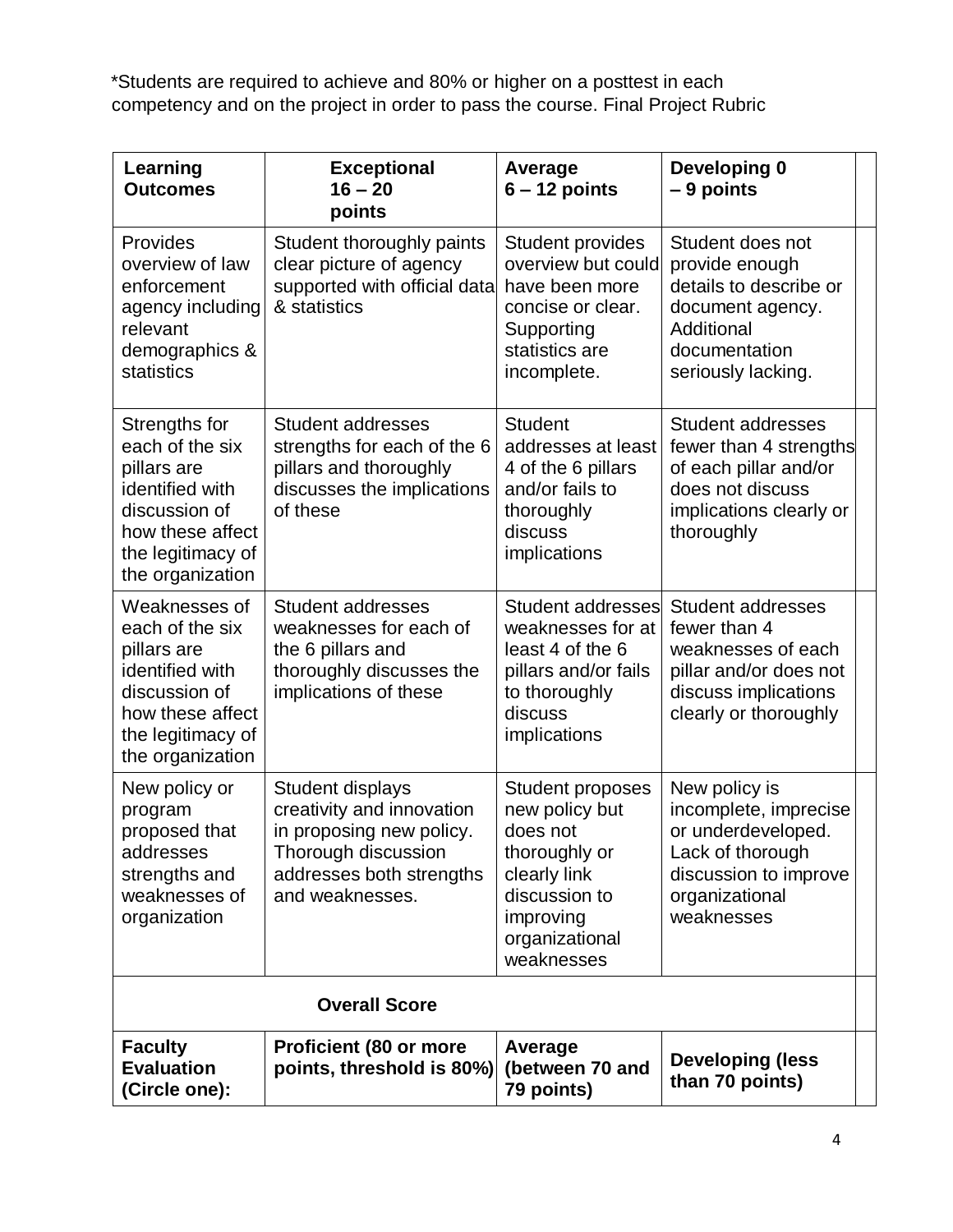# **ASSESSMENT**

#### **Course Pretest and Posttest for Each Module**

The purpose of the pretests is to provide a baseline understanding of your knowledge in each module.

The Posttest is an assessment of your knowledge of the material required for the module. If you score less than 80% you will have an opportunity to review the material and re-take the module Posttest. You will have up to three attempts at passing each competency. If you have not passed the module in three attempts, you will receive a letter grade of an F. In order to demonstrate competency, a score of 80% or higher is required.

#### **Assignments**

There are two assignments for this course, which will be graded on a pass/no-pass basis.

Passing scores on each assignment are required for course completion.

#### **Project**

You will also have a project in this course. The project will be based on expanding your knowledge and applying the information you have learned in a practical exercise. A score of 80% or higher is required.

#### **Final Grade Calculation**

The final grade will be assigned by taking the average of the posttest and the grade of the project.

The Posttest is an assessment of your knowledge of the material required for the modules. A score of 80% or higher is required on the Posttest to demonstrate competency. If you score less than 80% on any module you will have an opportunity to review the material and re-take the module quiz. You will have up to three attempts at passing each competency. If you have not passed the module in three attempts, you will receive a letter grade of an F. In order to demonstrate competency, a score of 80% or higher is required.

# **TECHNOLOGY REQUIREMENTS**

#### **LMS**

All course sections offered by Texas A&M University-Commerce have a corresponding course shell in the myLeo Online Learning Management System (LMS). Below are technical requirements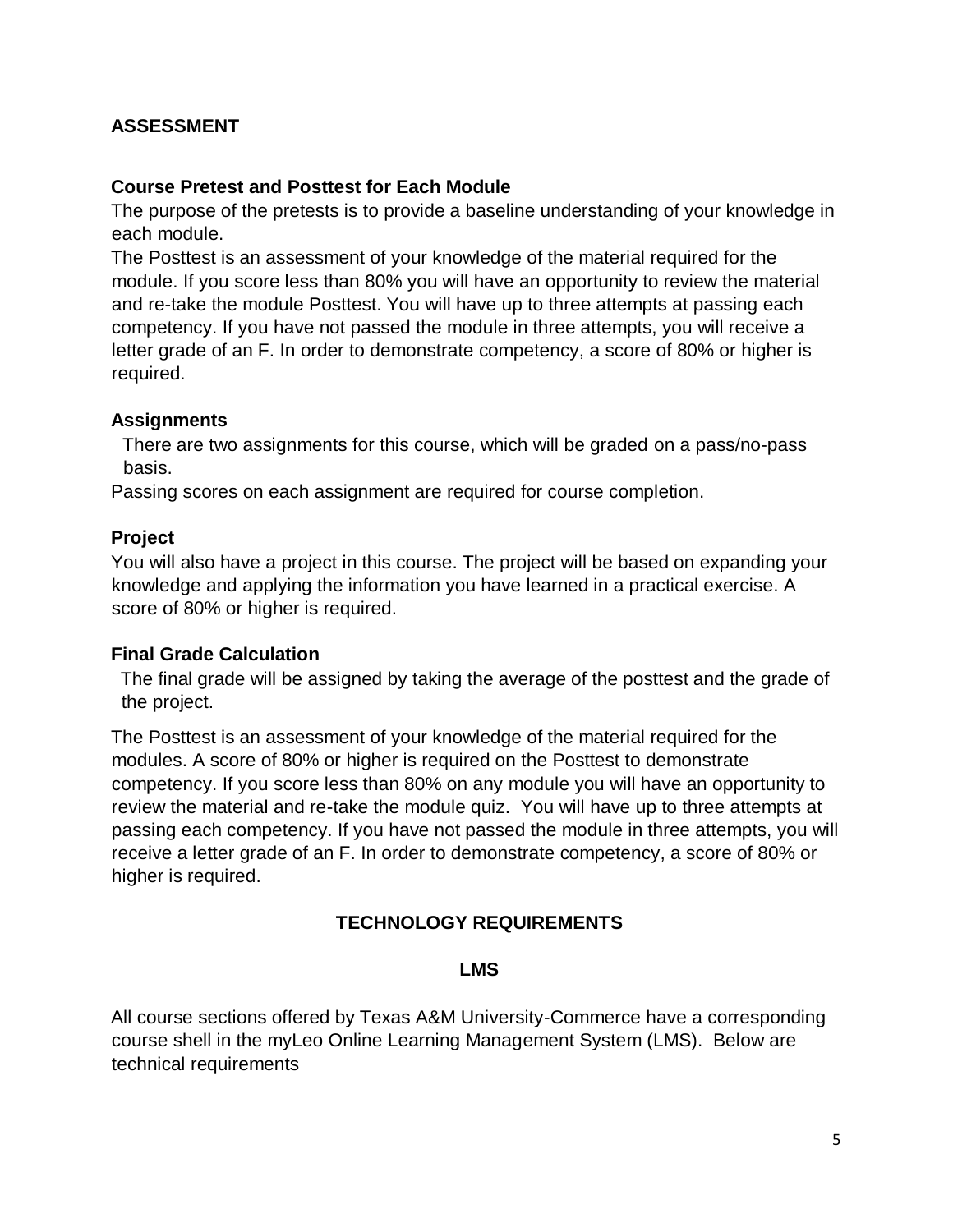LMS Requirements: <https://community.brightspace.com/s/article/Brightspace-Platform-Requirements>

### LMS Browser Support:

[https://documentation.brightspace.com/EN/brightspace/requirements/all/browser\\_suppo](https://documentation.brightspace.com/EN/brightspace/requirements/all/browser_support.htm) [rt.htm](https://documentation.brightspace.com/EN/brightspace/requirements/all/browser_support.htm) 

YouSeeU Virtual Classroom Requirements: [https://support.youseeu.com/hc/enus/articles/115007031107-Basic-SystemRequirements](https://support.youseeu.com/hc/en-us/articles/115007031107-Basic-System-Requirements) 

# **ACCESS AND NAVIGATION**

You will need your campus-wide ID (CWID) and password to log into the course. If you do not know your CWID or have forgotten your password, contact the Center for IT Excellence (CITE) at 903.468.6000 or helpdesk@tamuc.edu**.**

**Note:** Personal computer and internet connection problems do not excuse the requirement to complete all course work in a timely and satisfactory manner. Each student needs to have a backup method to deal with these inevitable problems. These methods might include the availability of a backup PC at home or work, the temporary use of a computer at a friend's home, the local library, office service companies, Starbucks, a TAMUC campus open computer lab, etc.

# **COMMUNICATION AND SUPPORT**

If you have any questions or are having difficulties with the course material, please contact your Instructor.

# **Technical Support**

If you are having technical difficulty with any part of Brightspace, please contact Brightspace Technical Support at 1-877-325-7778. Other support options can be found here:

<https://community.brightspace.com/support/s/contactsupport>

#### **Interaction with Instructor Statement**

If you have any questions or are having difficulties with the course material, please contact your Instructor. Allow up to 24 hours to receive a response.

# **COURSE AND UNIVERSITY PROCEDURES/POLICIES**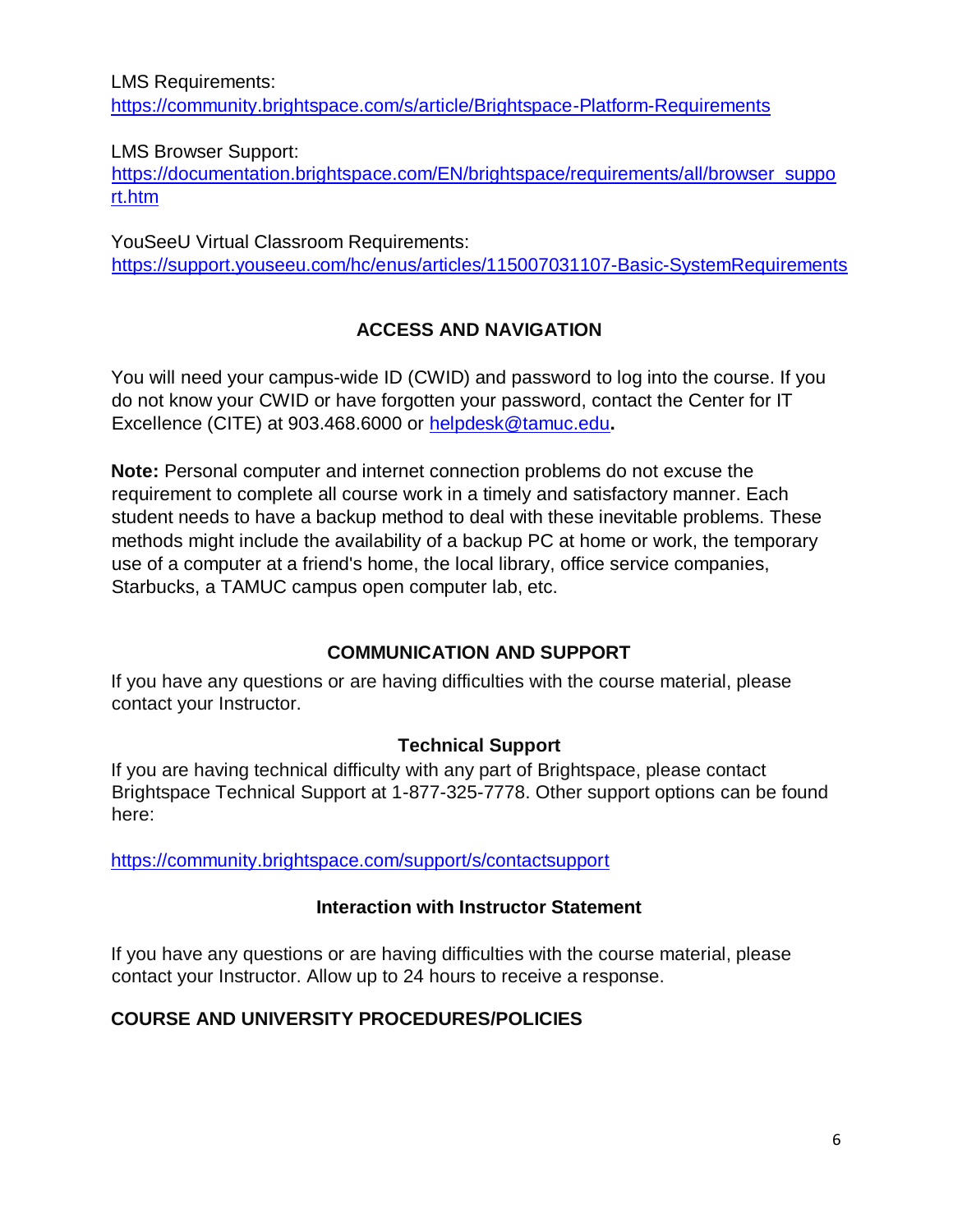# **Course Specific Procedures/Policies**

Participation from students regularly is encouraged. There will be optional discussions, and assignments that are not required. Students are encouraged to participate as regular exposure to course content will result in a better chance at successful completion of the course.

The required assignments in this course are the pre-test, quizzes, discussions, post-test and final project. While pre-tests, quizzes and discussions are required to pass the course, the grades does not count toward your final grade. A grade of 80% or higher is required on a course posttest. You have 3 attempts to achieve a grade of 80% or higher on the post-test. Aside from the tests, there is one required course project that each student is required to participate in.

# **Syllabus Change Policy**

The syllabus is a guide. Circumstances and events, such as student progress, may make it necessary for the instructor to modify the syllabus during the semester. Any changes made to the syllabus will be announced in advance.

# **University Specific Procedures Student Conduct**

All students enrolled at the University shall follow the tenets of common decency and acceptable behavior conducive to a positive learning environment. The Code of Student Conduct is described in detail in the [Student Guidebook.](http://www.tamuc.edu/Admissions/oneStopShop/undergraduateAdmissions/studentGuidebook.aspx)

[http://www.tamuc.edu/Admissions/oneStopShop/undergraduateAdmissions/studentGuid](http://www.tamuc.edu/Admissions/oneStopShop/undergraduateAdmissions/studentGuidebook.aspx)  [ebook.as](http://www.tamuc.edu/Admissions/oneStopShop/undergraduateAdmissions/studentGuidebook.aspx) [px](http://www.tamuc.edu/Admissions/oneStopShop/undergraduateAdmissions/studentGuidebook.aspx) 

Students should also consult the Rules of Netiquette for more information regarding how to interact with students in an online forum:<https://www.britannica.com/topic/netiquette>

# **TAMUC Attendance**

For more information about the attendance policy please visit the **Attendance** [we](http://www.tamuc.edu/admissions/registrar/generalInformation/attendance.aspx)bpage and [Procedure 13.99.99.R0.01.](http://www.tamuc.edu/aboutUs/policiesProceduresStandardsStatements/rulesProcedures/13students/academic/13.99.99.R0.01.pdf)

<http://www.tamuc.edu/admissions/registrar/generalInformation/attendance.aspx>

[http://www.tamuc.edu/aboutUs/policiesProceduresStandardsStatements/rulesProcedur](http://www.tamuc.edu/aboutUs/policiesProceduresStandardsStatements/rulesProcedures/13students/academic/13.99.99.R0.01.pdf) [es/13students/academic/13.99.99.R0.01.pdf](http://www.tamuc.edu/aboutUs/policiesProceduresStandardsStatements/rulesProcedures/13students/academic/13.99.99.R0.01.pdf) 

# **Academic Integrity**

Students at Texas A&M University-Commerce are expected to maintain high standards of integrity and honesty in all of their scholastic work. For more details and the definition of academic dishonesty see the following procedures:

[Undergraduate Academic Dishonesty 13.99.99.R0.03](http://www.tamuc.edu/aboutUs/policiesProceduresStandardsStatements/rulesProcedures/13students/undergraduates/13.99.99.R0.03UndergraduateAcademicDishonesty.pdf) 

[http://www.tamuc.edu/aboutUs/policiesProceduresStandardsStatements/rulesProcedur](http://www.tamuc.edu/aboutUs/policiesProceduresStandardsStatements/rulesProcedures/13students/undergraduates/13.99.99.R0.03UndergraduateAcademicDishonesty.pdf)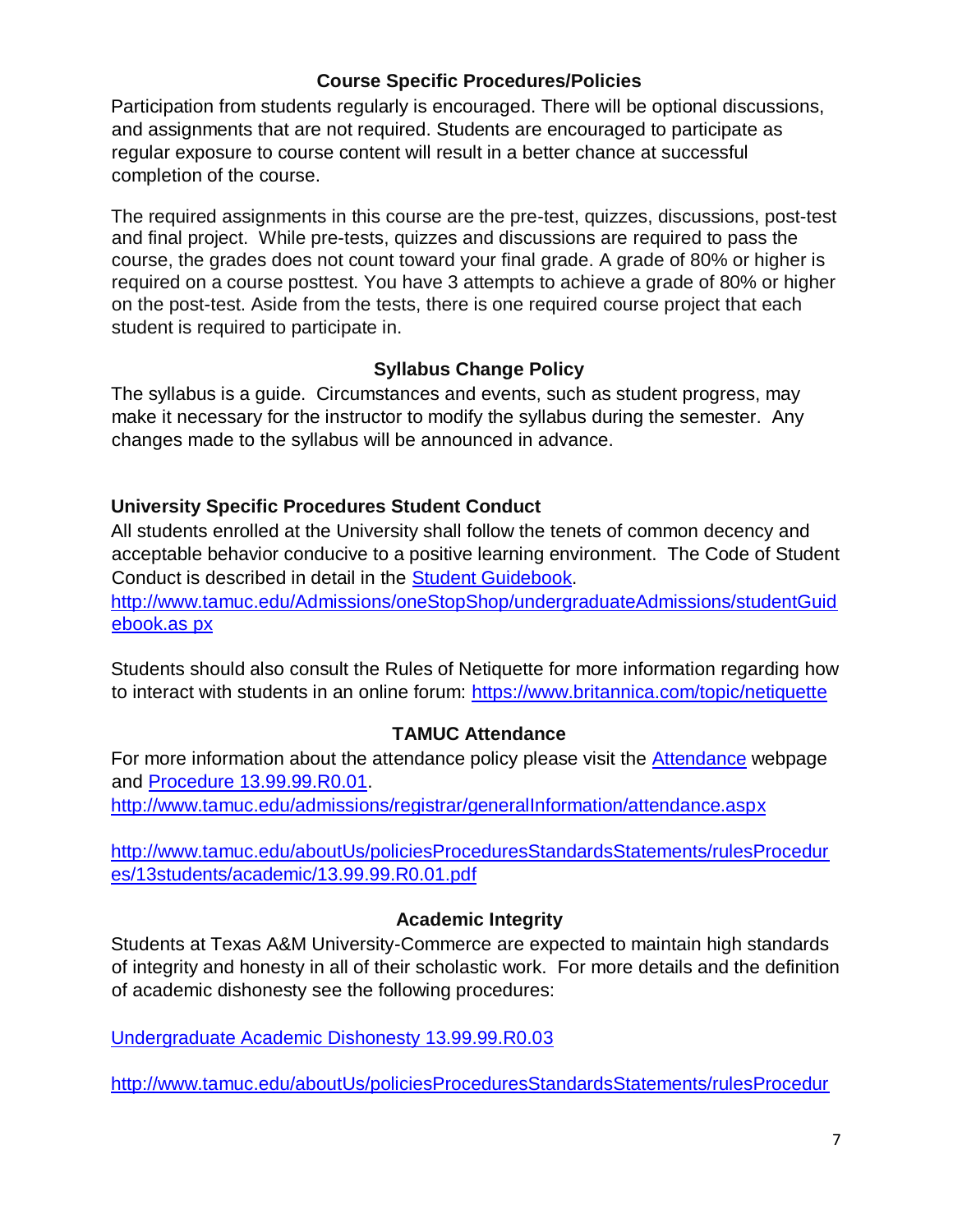[es/13students/undergraduates/13.99.99.R0.03UndergraduateAcademicDishonesty.pdf](http://www.tamuc.edu/aboutUs/policiesProceduresStandardsStatements/rulesProcedures/13students/undergraduates/13.99.99.R0.03UndergraduateAcademicDishonesty.pdf) 

[Graduate Student Academic Dishonesty 13.99.99.R0.10](http://www.tamuc.edu/aboutUs/policiesProceduresStandardsStatements/rulesProcedures/13students/graduate/13.99.99.R0.10GraduateStudentAcademicDishonesty.pdf) 

[http://www.tamuc.edu/aboutUs/policiesProceduresStandardsStatements/rulesProcedur](http://www.tamuc.edu/aboutUs/policiesProceduresStandardsStatements/rulesProcedures/13students/graduate/13.99.99.R0.10GraduateStudentAcademicDishonesty.pdf) [es/13students/graduate/13.99.99.R0.10GraduateStudentAcademicDishonesty.pdf](http://www.tamuc.edu/aboutUs/policiesProceduresStandardsStatements/rulesProcedures/13students/graduate/13.99.99.R0.10GraduateStudentAcademicDishonesty.pdf) 

# **Students with Disabilities-- ADA Statement**

The Americans with Disabilities Act (ADA) is a federal anti-discrimination statute that provides comprehensive civil rights protection for persons with disabilities. Among other things, this legislation requires that all students with disabilities be guaranteed a learning environment that provides for reasonable accommodation of their disabilities. If you have a disability requiring an accommodation, please contact:

# **Office of Student Disability Resources and Services**

Texas A&M University-Commerce Gee Library- Room 162 Phone (903) 886-5150 or (903) 886-5835 Fax (903) 468-8148 Email: studentdisabilityservices@tamuc.edu Website: [Office of Student Disability Resources and Services](http://www.tamuc.edu/campusLife/campusServices/studentDisabilityResourcesAndServices/) [http://www.tamuc.edu/campusLife/campusServices/studentDisabilityResourcesAndServ](http://www.tamuc.edu/campusLife/campusServices/studentDisabilityResourcesAndServices/) [ices/](http://www.tamuc.edu/campusLife/campusServices/studentDisabilityResourcesAndServices/) 

# **Nondiscrimination Notice**

Texas A&M University-Commerce will comply in the classroom, and in online courses, with all federal and state laws prohibiting discrimination and related retaliation on the basis of race, color, religion, sex, national origin, disability, age, genetic information or veteran status. Further, an environment free from discrimination on the basis of sexual orientation, gender identity, or gender expression will be maintained.

# **Campus Concealed Carry Statement**

Texas Senate Bill - 11 (Government Code 411.2031, et al.) authorizes the carrying of a concealed handgun in Texas A&M University-Commerce buildings only by persons who have been issued and are in possession of a Texas License to Carry a Handgun. Qualified law enforcement officers or those who are otherwise authorized to carry a concealed handgun in the State of Texas are also permitted to do so. Pursuant to Penal Code (PC) 46.035 and A&M-Commerce Rule 34.06.02.R1, license holders may not carry a concealed handgun in restricted locations.

For a list of locations, please refer to the Carrying Concealed Handguns On Campus document and/or consult your event organizer.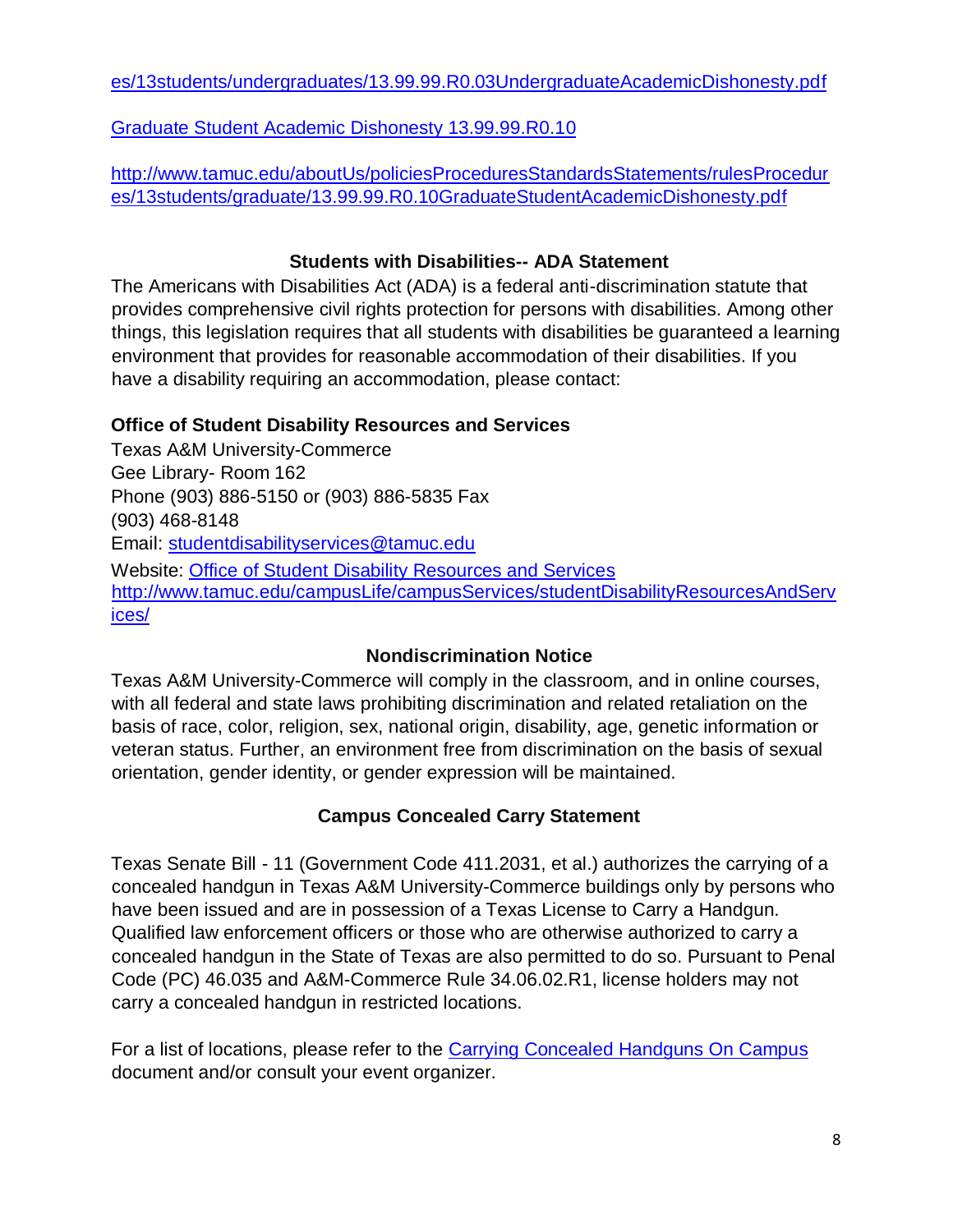Web url:

[http://www.tamuc.edu/aboutUs/policiesProceduresStandardsStatements/rulesProcedur](http://www.tamuc.edu/aboutUs/policiesProceduresStandardsStatements/rulesProcedures/34SafetyOfEmployeesAndStudents/34.06.02.R1.pdf) [es/34SafetyOfEmployeesAndStudents/34.06.02.R1.pdf](http://www.tamuc.edu/aboutUs/policiesProceduresStandardsStatements/rulesProcedures/34SafetyOfEmployeesAndStudents/34.06.02.R1.pdf) 

Pursuant to PC 46.035, the open carrying of handguns is prohibited on all A&MCommerce campuses. Report violations to the University Police Department at 903886-5868 or 9-1-1.

# **COURSE AND UNIVERSITY PROCEDURES/POLICIES**

# **Course Specific Procedures**

#### **Academic Honesty**

Students who violate University rules on scholastic dishonesty are subject to disciplinary penalties, including (but not limited to) receiving a failing grade on the assignment, the possibility of failure in the course and dismissal from the University. Since dishonesty harms the individual, all students, and the integrity of the University, policies on scholastic dishonesty will be strictly enforced. In **ALL** instances, incidents of academic dishonesty will be reported to the Department Head. Please be aware that academic dishonesty includes (but is not limited to) cheating, plagiarism, and collusion.

*Cheating* is defined as:

- Copying another's test of assignment
- Communication with another during an exam or assignment (i.e. written, oral or otherwise)
- Giving or seeking aid from another when not permitted by the instructor
- Possessing or using unauthorized materials during the test
- Buying, using, stealing, transporting, or soliciting a test, draft of a test, or answer key

*Plagiarism* is defined as:

- Using someone else's work in your assignment without appropriate acknowledgement
- Making slight variations in the language and then failing to give credit to the source

*Collusion* is defined as: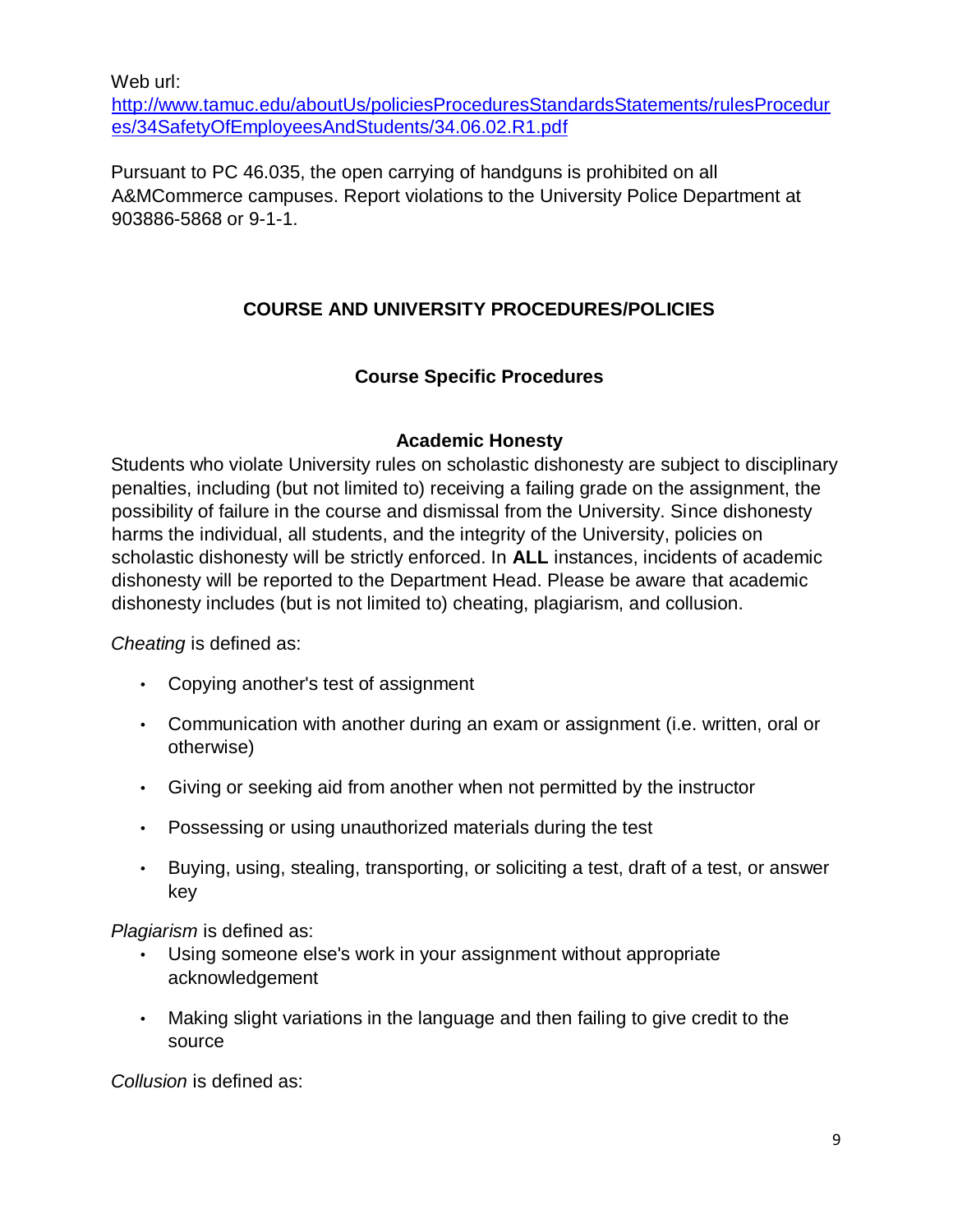• Collaborating with another, without authorization, when preparing an assignment

If you have any questions regarding academic dishonesty, ask. Otherwise, I will assume that you have full knowledge of the academic dishonesty policy and agree to the conditions as set forth in this syllabus.

Students should also reference the following link [Criminal Justice web site](https://www.tamuc.edu/academics/colleges/humanitiesSocialSciencesArts/departments/sociologyCriminalJustice/undergraduatePrograms/criminalJustice.aspx) [fo](https://www.tamuc.edu/academics/colleges/humanitiesSocialSciencesArts/departments/sociologyCriminalJustice/undergraduatePrograms/criminalJustice.aspx)r more information.

# **Attendance Policy**

While this is an online course, students are expected to 'attend class' and actively participate. Student participation/activity will be monitored by the professor. Students should plan to dedicate approximately 5 to 10 hours/week of time to this course, of which approximately 1 hour/week should be spent in the discussion board (reading posts and comments and conversing with others).

# **APA Citation Format Policy**

It is very important that you learn how to cite properly. In some ways, citations are more important than the actual text of your paper/assignment. Therefore, you should take this task seriously and devote some time to understanding how to cite properly. If you take the time to understand this process up front, it will save you a significant amount of time in the long run (not to mention significant deductions in points).

In the social and behavioral sciences (including Criminal Justice), we use APA (American Psychological Association) format. As a rule of thumb, one cites whenever they are paraphrasing other people's words or when they quote other's words directly. You may learn to cite from a variety of different sources including the APA Tutorial and the sources listed below and in the CJ 500 Orientation Course.

#### [www.apastyle.org](http://www.apastyle.org/)

<http://owl.english.purdue.edu/owl/resource/560/02/>

[www.library.cornell.edu/resrch/citmanage/apa](http://www.library.cornell.edu/resrch/citmanage/apa) 

It is the student's responsibility to understand how to cite properly. If you have questions, feel free to ask.

# **COURSE OUTLINE / CALENDAR**

Every Module is open from the start date. This means you can start and finish the course at your own pace and as quickly as you would like!

For those who would like to work week to week

Every effort will be made to adhere to the course schedule as noted below. However, unforeseen circumstances may require changes to the schedule. In that case, changes will be announced via University Email and in Announcements. The professor reserves the right to change the schedule if necessary and depending on the progress of the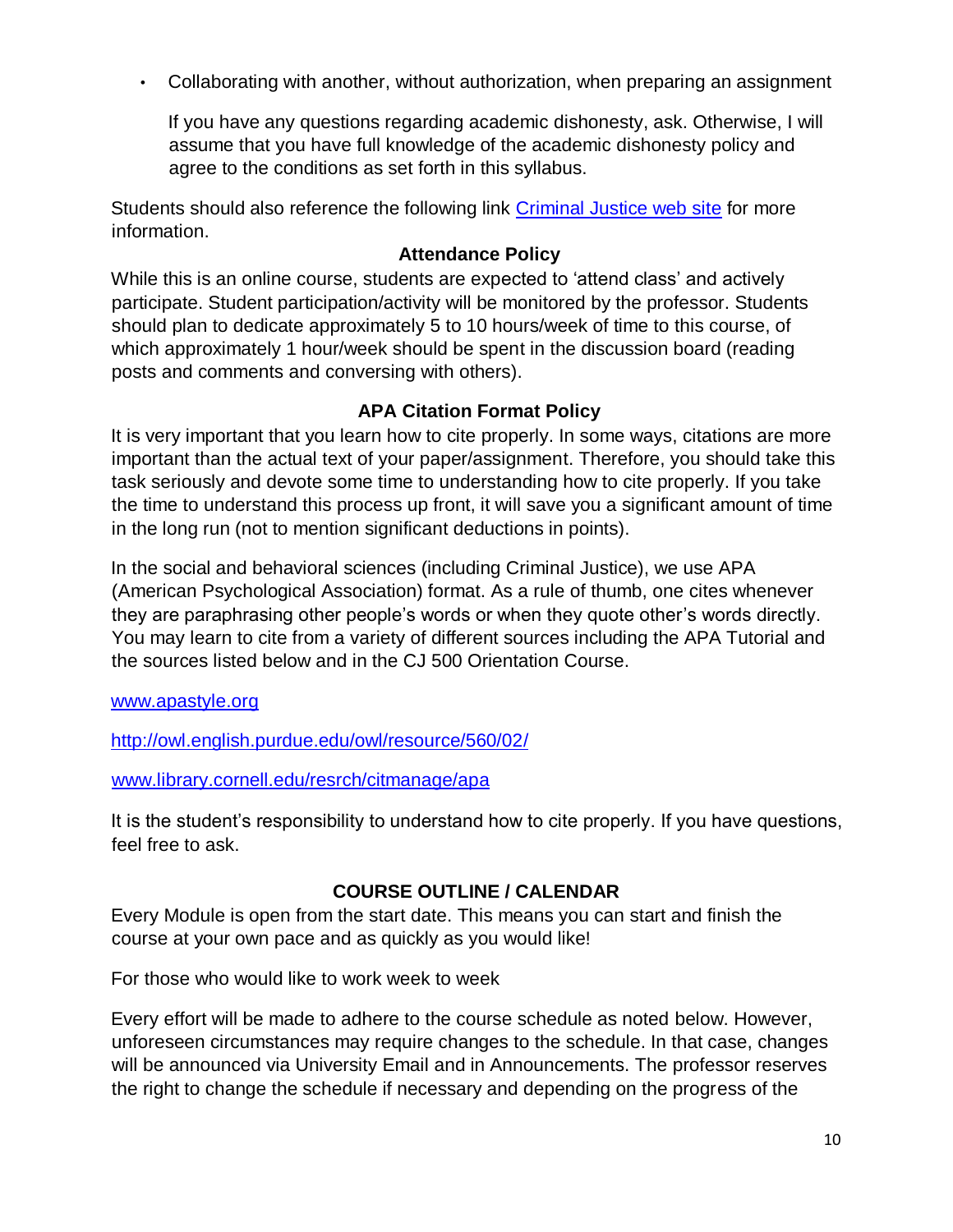class. I highly recommend that you follow the schedule outlined below **VERY CAREFULLY** so that you are sure to complete readings as assigned and turn your assignments in on time.

**Please note that all discussions/comments/assignments are due by 11:00PM CST in eCollege on the day they are due as outlined in the syllabus. This will help for open communication, which allows for a deeper understanding for us all.**

**Please note that this course runs on a Monday-Sunday schedule.**

| <b>Module 1: The Evolution of 21st Century Policing</b> |  |
|---------------------------------------------------------|--|
|---------------------------------------------------------|--|

| Introduction                                                                                                                                                                                            |
|---------------------------------------------------------------------------------------------------------------------------------------------------------------------------------------------------------|
| Pre test                                                                                                                                                                                                |
| Preface                                                                                                                                                                                                 |
| Module 1 Reading                                                                                                                                                                                        |
| For Module 1, review the list of members of the Task Force on<br>page V, and read the introduction to the Final Report of The<br>President's Task Force on 21st Century Policing, pages 5<br>through 8. |
| <b>PowerPoint Presentation</b>                                                                                                                                                                          |
| President Obama Meets with the Task Force on 21st Century<br>Policing                                                                                                                                   |
| Watch this video after you've completed Module 1 (video is also<br>embedded in Slide 13 of the module).                                                                                                 |
| MODULE 1: DISCISSION/CRITICAL THINKING EXERCISES                                                                                                                                                        |
|                                                                                                                                                                                                         |
| Complete course pre-test                                                                                                                                                                                |
|                                                                                                                                                                                                         |
|                                                                                                                                                                                                         |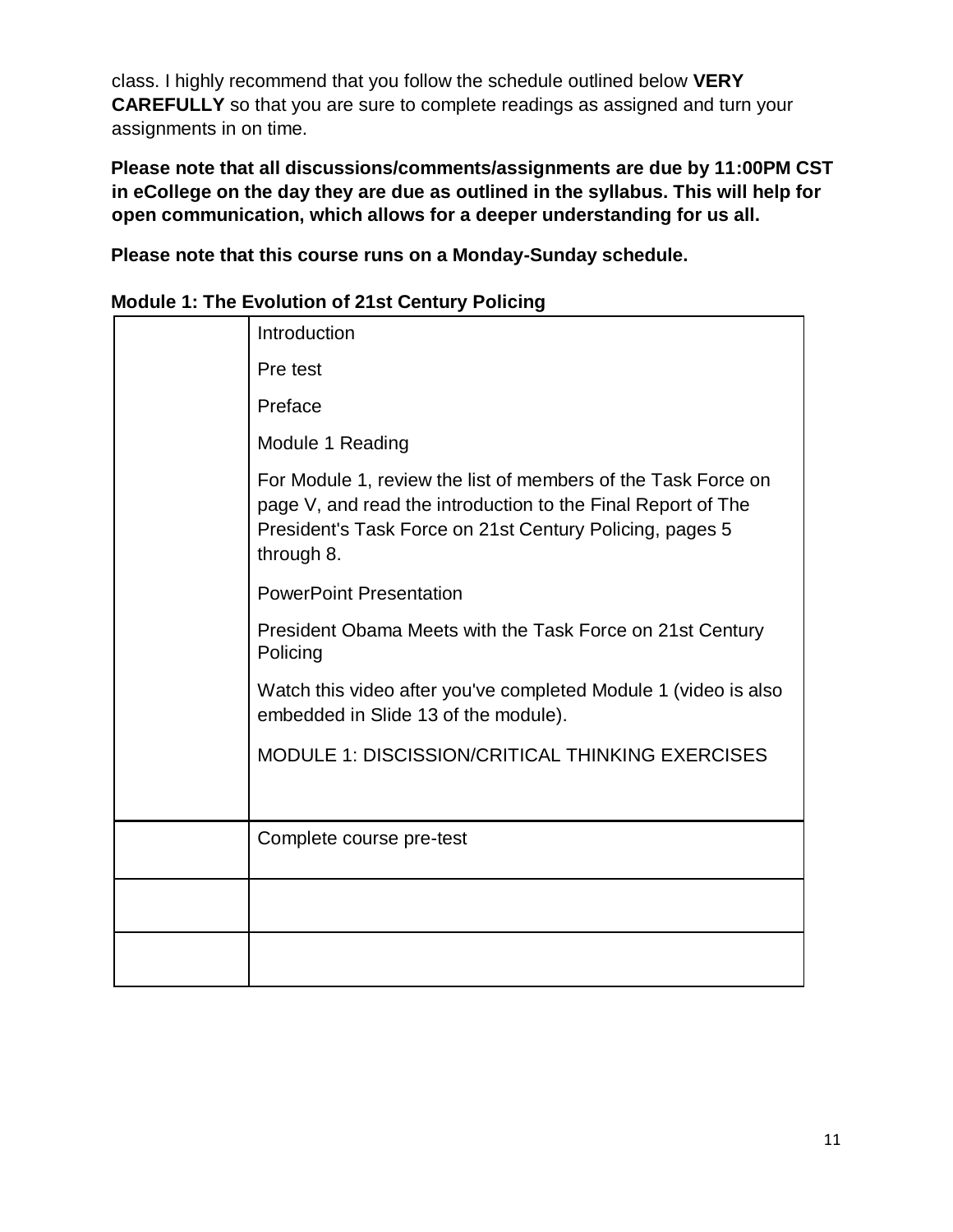# **Module 2: Pillar I, Building Trust & Legitimacy**

| <b>Reading for Module 2</b>                                                                           |
|-------------------------------------------------------------------------------------------------------|
| Before viewing the PowerPoint presentation for Module 2, please<br>read Pillar I: pages 9 through 18. |
| <b>PowerPoint Presentation</b>                                                                        |
| Prof. Tracey Meares, Yale Law School: Can the Police Regain<br>Trust?                                 |
|                                                                                                       |
|                                                                                                       |
| <b>Complete Discussion Assignment #1</b>                                                              |
|                                                                                                       |
| Module 3: Pillar II, Policy and Oversight                                                             |
| <b>Reading for Module 3</b>                                                                           |
| Before viewing Module 3's PowerPoint presentation, please read<br>Pillar II: pages 19 through 30.     |
| <b>PowerPoint Presentation</b>                                                                        |
| LAPD Behind the Scenes: Community Service Partnership                                                 |
| Required: Automatic - View this topic to complete the activity                                        |
|                                                                                                       |
| Complete Discussion Assignment #3                                                                     |

Comments for Discussion Assignment #3 due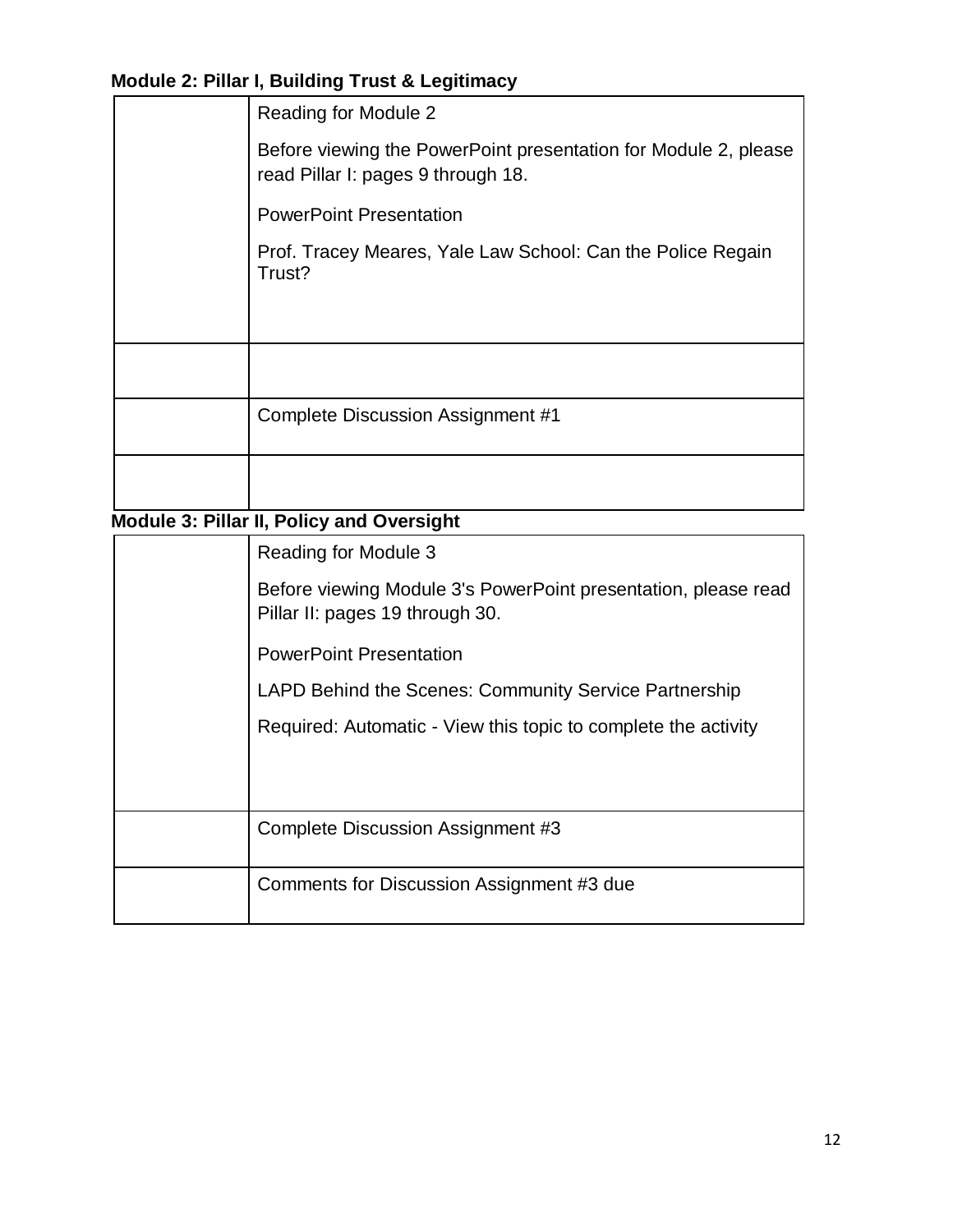# **Module 4: Pillar III, Technology and Social Media**

| Reading for Module 4                                                                        |
|---------------------------------------------------------------------------------------------|
| Before viewing the PowerPoint presentation, please read "Pillar<br>3", pages 31 through 39. |
| <b>PowerPoint Presentation</b>                                                              |
| Pillar III: Social Media and Technology                                                     |
|                                                                                             |
|                                                                                             |

| Complete Discussion Assignment #4 |
|-----------------------------------|
|                                   |

# **Module 5: Pillar IV, Community Policing and Crime Reduction**

| Module 5 Reading                                                             |
|------------------------------------------------------------------------------|
| Before viewing the PowerPoint, read Pillar 4, pages 41 through<br>50.        |
| <b>PowerPoint Presentation</b>                                               |
| <b>Community Policing Initiatives in Tucson Police Department</b>            |
| Does this community policing initiative fit with the Task Force's<br>vision? |
|                                                                              |
|                                                                              |
|                                                                              |
|                                                                              |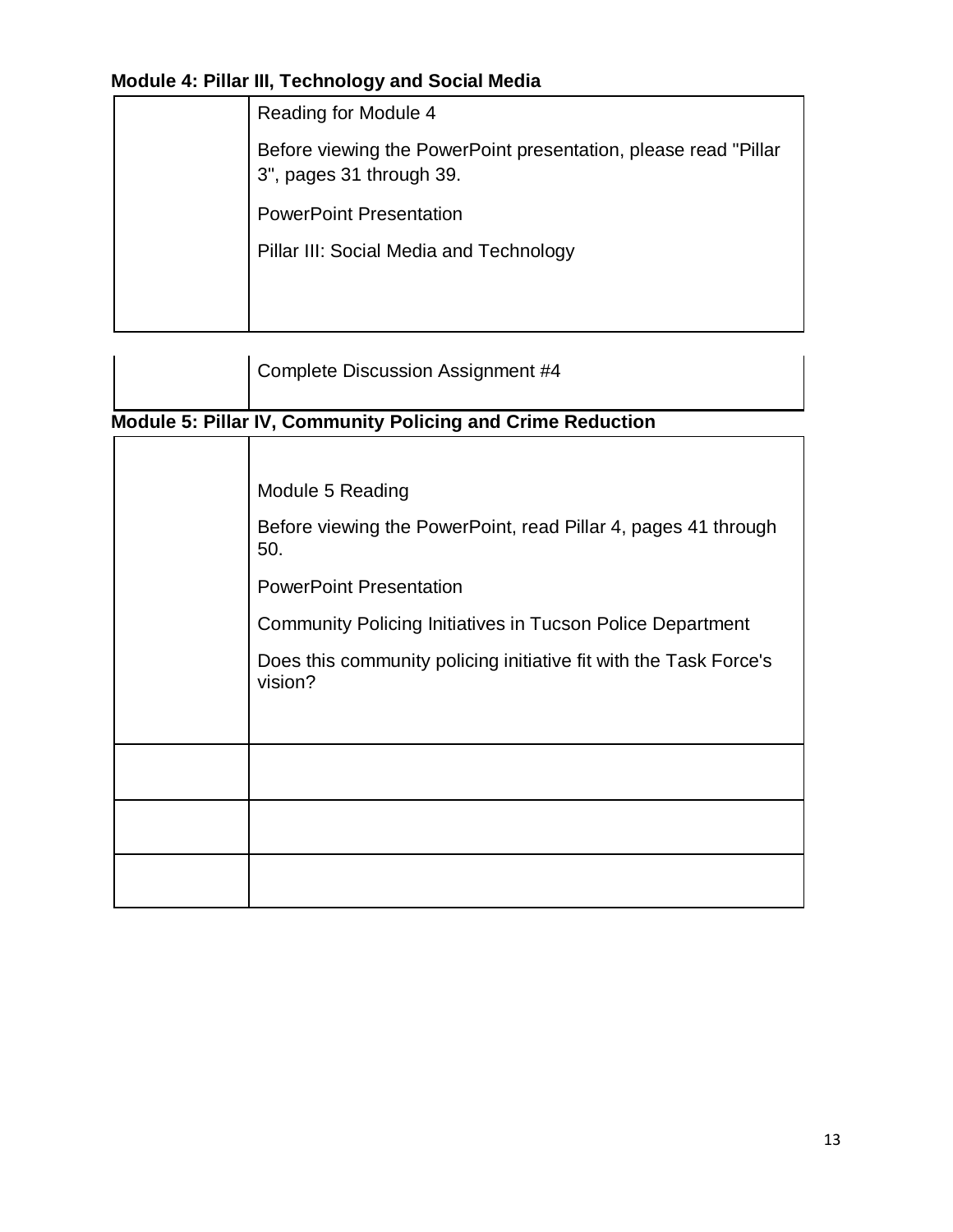# **Module 6: Pillar V, Training and Education**

| Reading for Module 6                                                         |
|------------------------------------------------------------------------------|
| Before viewing the PowerPoint, please read Pillar 5, pages 51<br>through 60. |
| <b>PowerPoint Presentation</b>                                               |
| How a Milwaukee police department is training cops to be less<br>biased      |
| Consider whether this training fits within Task Force<br>Recommendation 5.9. |
|                                                                              |
|                                                                              |

**Module 7, Pillar VI: Officer Wellness and Safety**

| Reading for Module 7                                                         |
|------------------------------------------------------------------------------|
| Please read Pillar 6, pages 61 through 68.                                   |
| <b>PowerPoint Presentation</b>                                               |
| Brain Health Program for Police Aims to Help Them Heal From<br><b>Stress</b> |
| This video showcases an innovative program addressing officer<br>wellness.   |
|                                                                              |